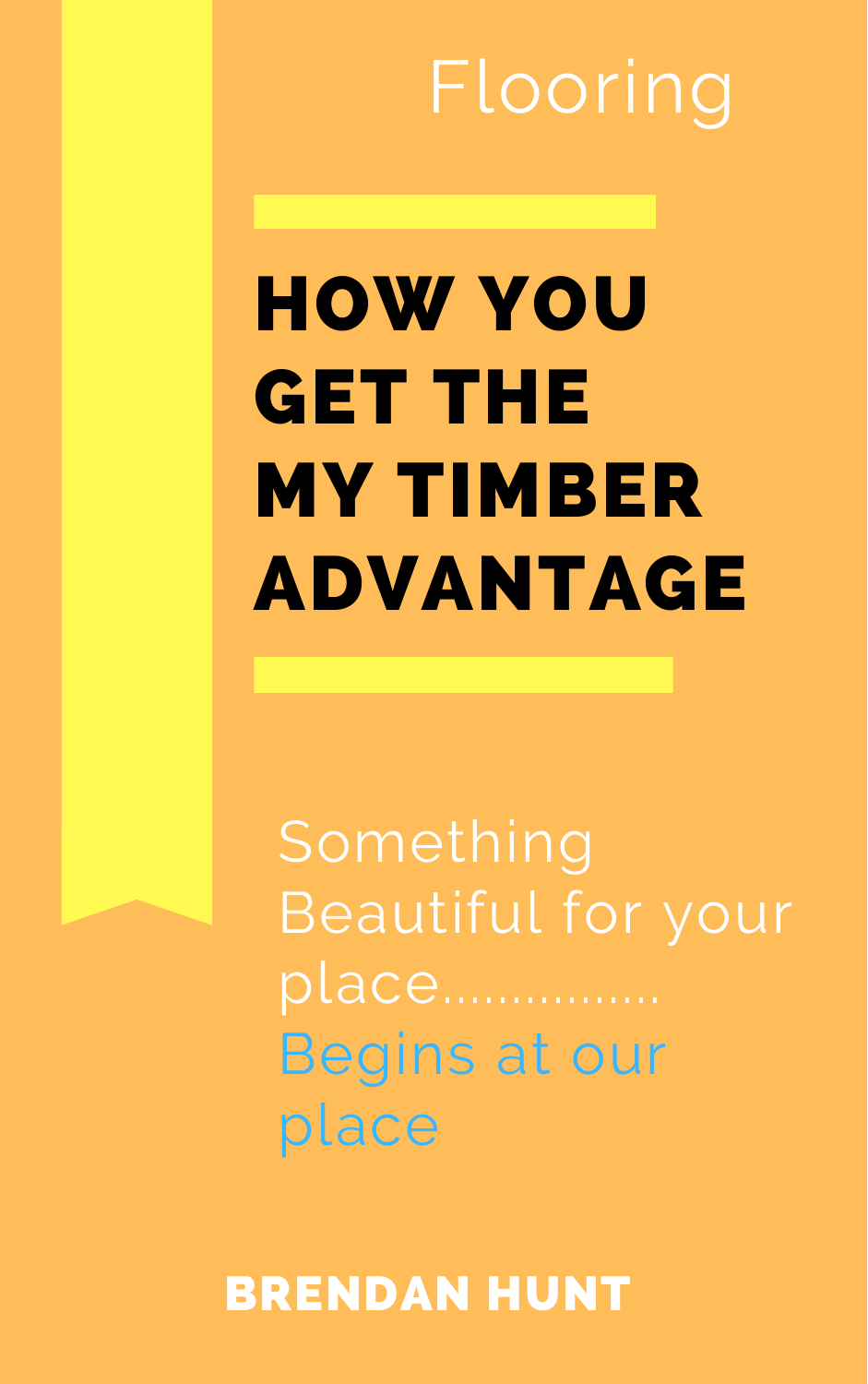

2019 by My Timber. All rights reserved

No part of this book may be used or reproduced in any format without written permission except in the case of brief quotations used in critical articles or reviews. For further information, contact admin@mytimber.com.au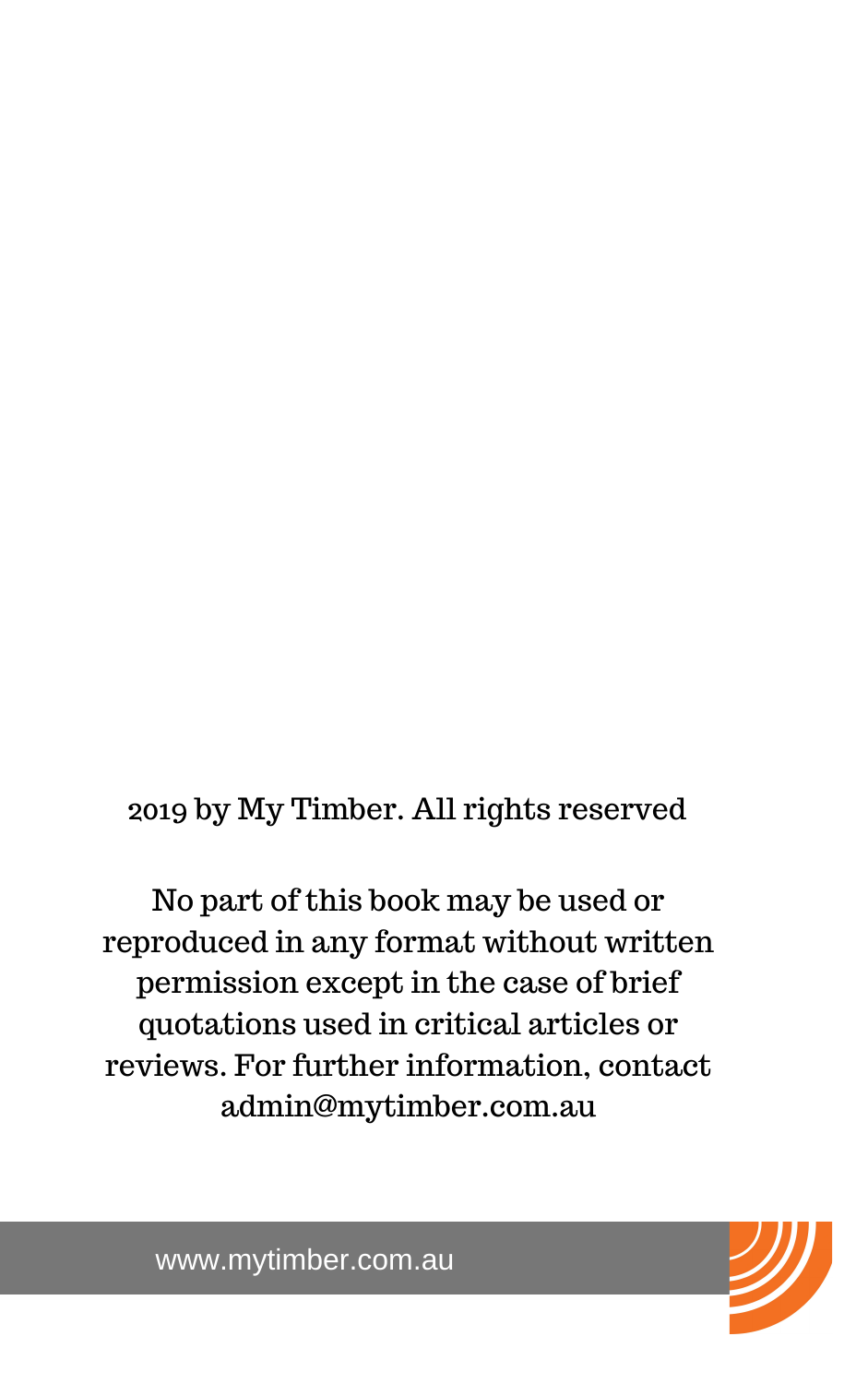



### Table of Contents

- 1 Here is What We will Do
- 5 FIVE STAR Customer Pledge
- 10 What Makes an Amazing Floor
- 11 Preperation
- 13 Underlay
- 15 Flooring Product and Style / Design
- 18 Trims
- 

#### 19 Skirting Boards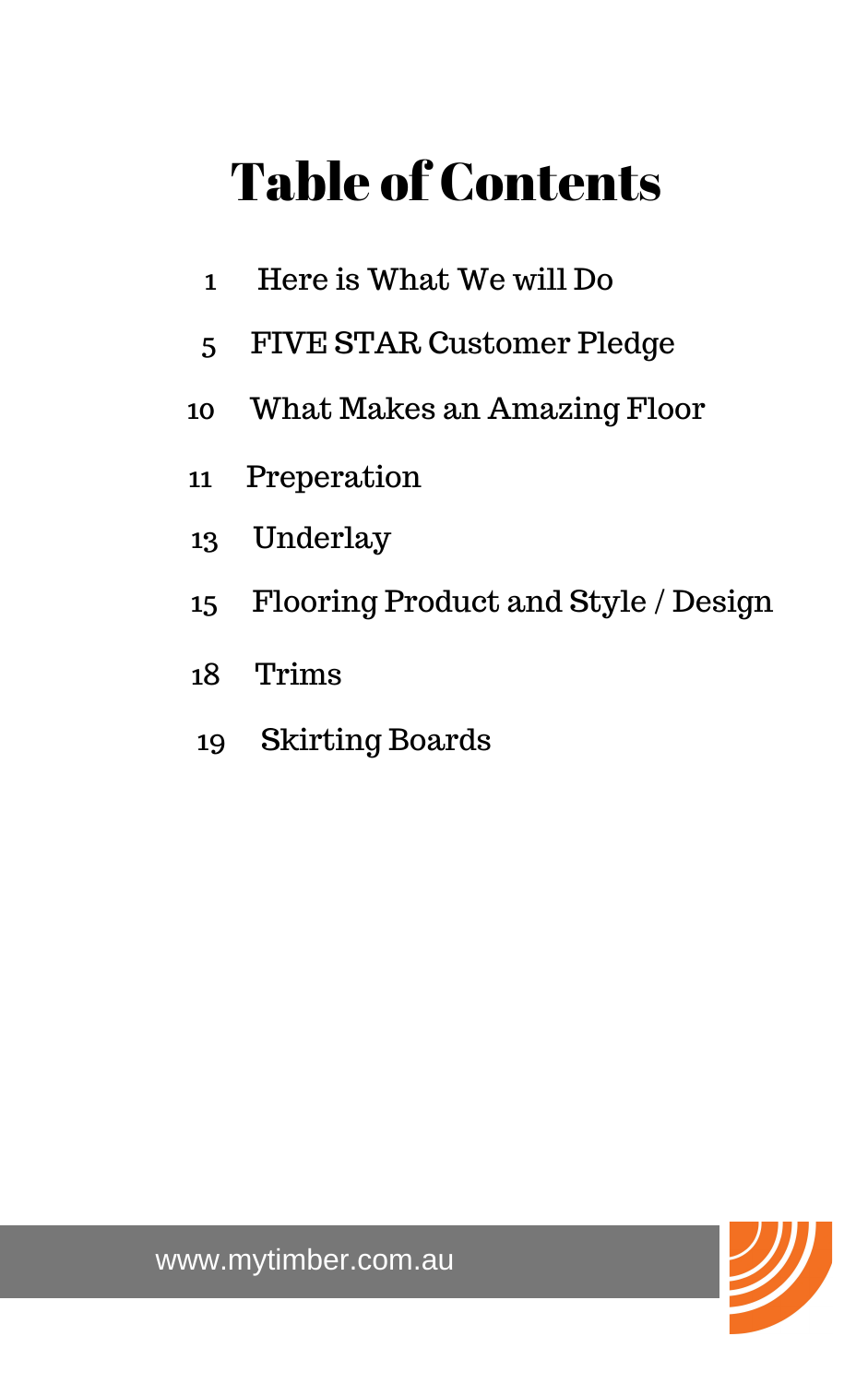

### Here Is What We Will Do

My Timber will assist you through the quoting and installation process from your initial enquiry to the completion of the works. We will assist you in finding the floor that matches your flooring project brief and as your project develops, complete an on site inspection and check measure. We will also take your chosen floor samples to the check measure so you can see the flooring samples in your own home. This is due to the fact the flooring samples may look different in your own home than they do in our showroom.

My Timber will supply you with a minimum of a three page Quotation or Pre Quote for your consideration. It will include a detailed listing of all materials and works required to complete your project.

Page One will include information about My Timber and what we plan to offer you.

Page Two will include a detailed listing of all materials and services we will be providing to you with a break down of Materials Costs, Labor Costs, and the value of the Deposit required to book-in the works with My Timber. Page Three will include any special notes relating to your project, a step-by-step progress payment schedule, Quoting notes, and the My Timber bank account details for ease of payment of the deposit.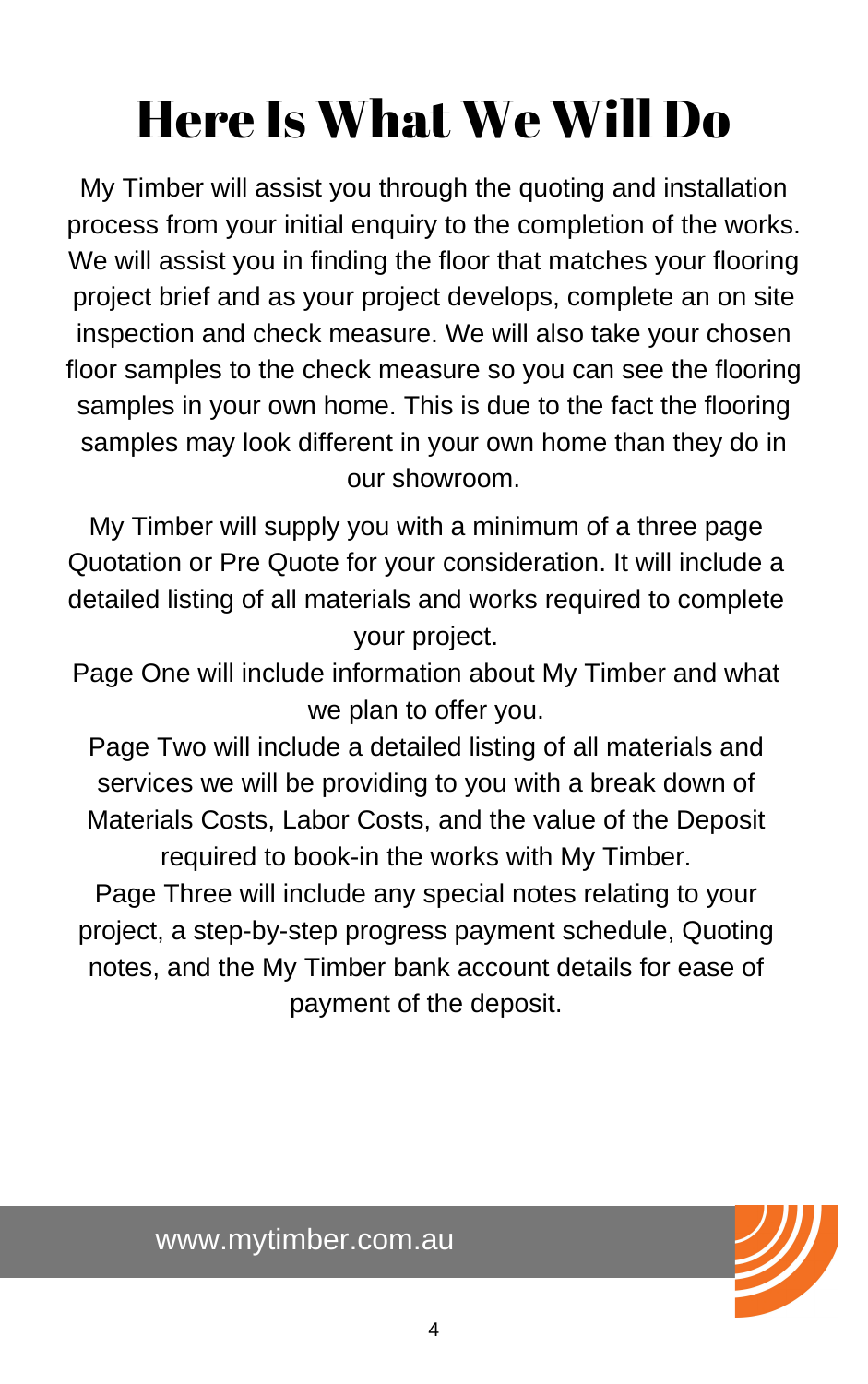



QUALITY PRODUCTS

#### VALUE for MONEY

PRODUCT KNOWLEDGE

PEACE of MIND

OPEN COMMUNICATION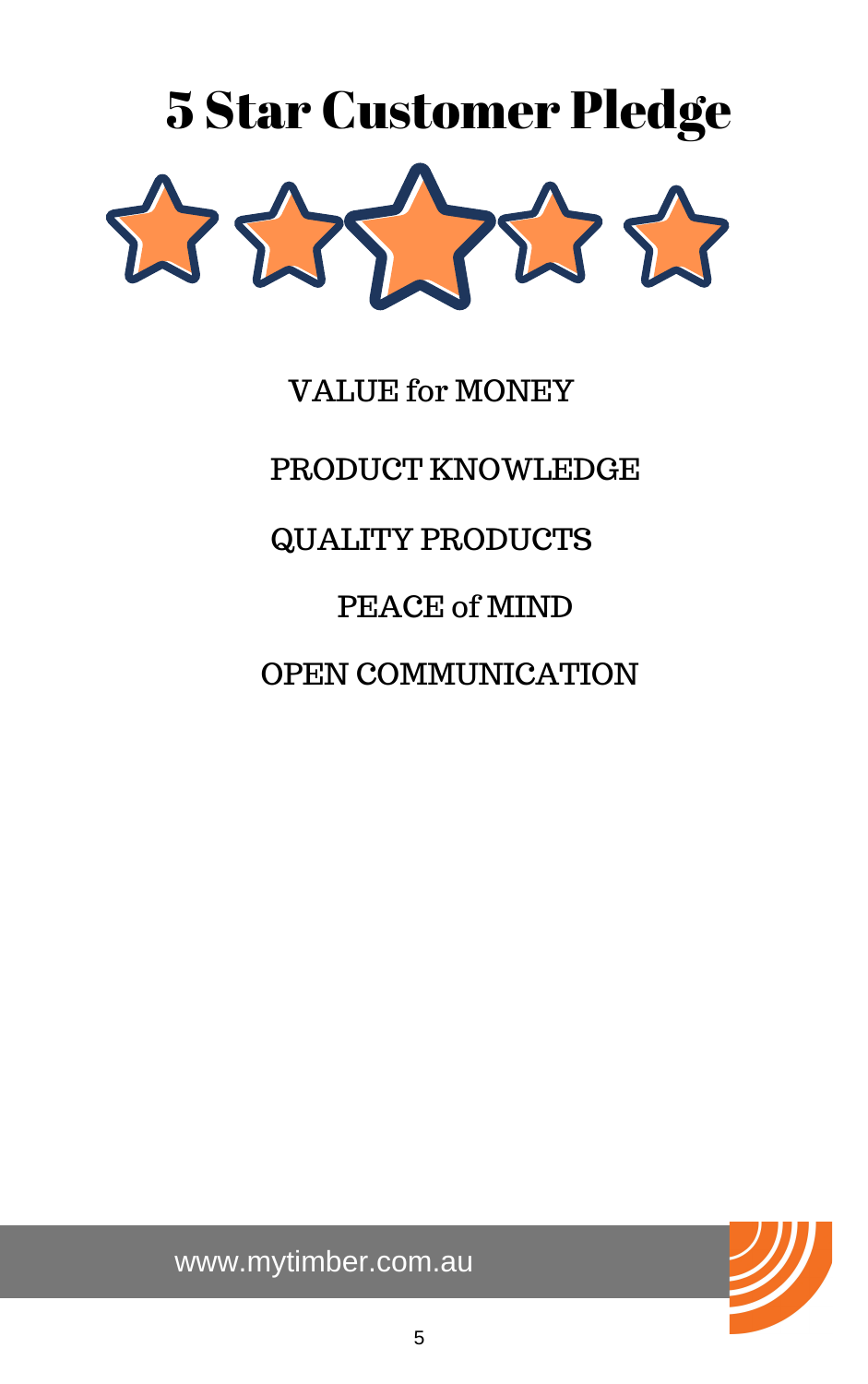



#### VALUE for MONEY

My Timber prides itself on our 'Good Value for Money' sales offer We do not play a pricing game We won't mark up our prices then mark them down to try and make the sale We won't under-quote to win the job. Then hit you will an extras bill during or after the project has finished We WILL supply an all inclusive Quotation for your project with no hidden costs We WILL deliver what we said we will. "If it's in the quote, we will complete the works"



We pride ourselves on our extensive product knowledge on all of our products, giving you piece of mind that your dream purchase is the right option for your family's lifestyle. There is no 'head office' trying to push us to meet this month's sales quotas We will spend time with you so you find the right product for

PRODUCT KNOLEDGE

your home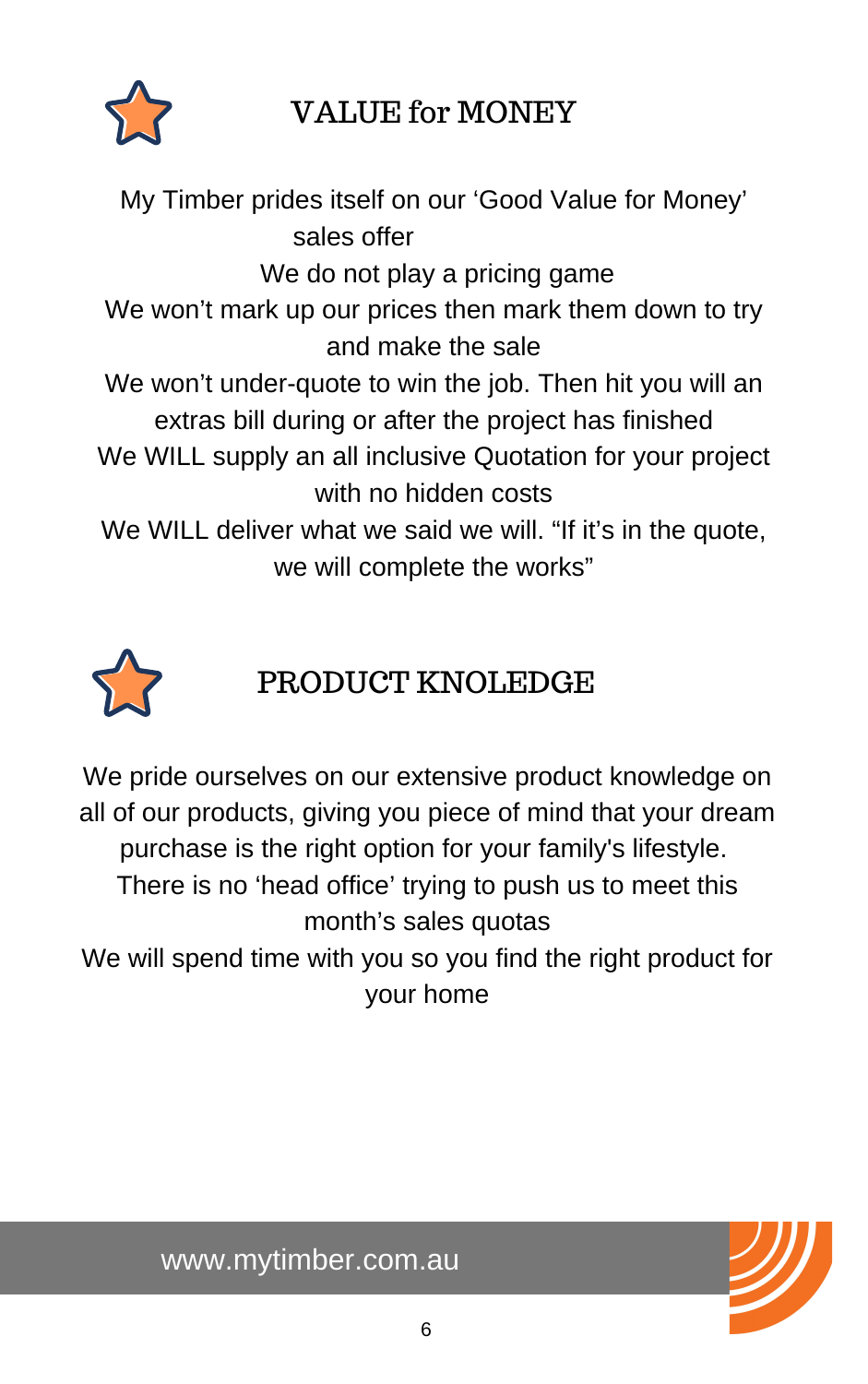



#### QUALITY PRODUCTS

We pride ourselves on offering our Central Coast customers industry leading brands, products and services. "If I wouldn't put in my house, I won't put in your home" All My Timber products carry manufacturer warranties from reputable, well established companies, leaders in their respective industries My Timber has and will continue to be a leader on the Central Coast for flooring industry standards and leading flooring manufacturers, requesting feedback on new products prior to being launched in the Australian

marketplace



PEACE of MIND

My Timber will Project Manage your project for you from start to finish, in a professional and courteous manner. All installers will behave in a respectful manner in and around your family home and your family. All installers will install your chosen products so as to meet all Australian and Manufacturers' specifications, ensuring all warranties apply.

Our friendly tradespeople will clean up after the works have been completed and before leaving your home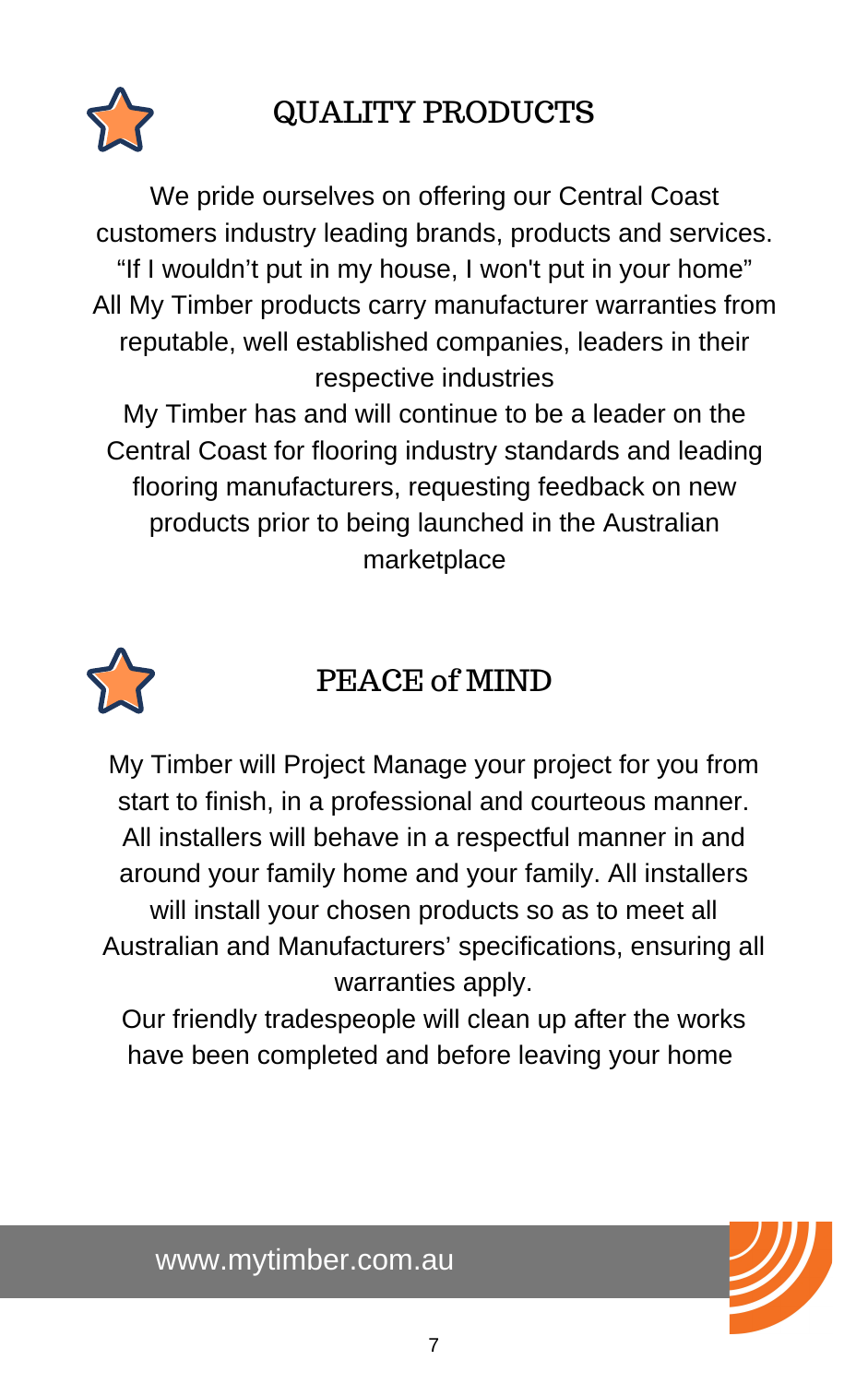



My Timber does not have pushy sales people in our showroom

You will be kept updated on all aspects of your project, from delivery of your chosen product to installation and completion of works time frames

We care that when we leave your home at the completion of the job that you are a happy customer and have had a happy experience with My Timber

You will be supplied with 'Care & Maintenance' documents on all My Timber products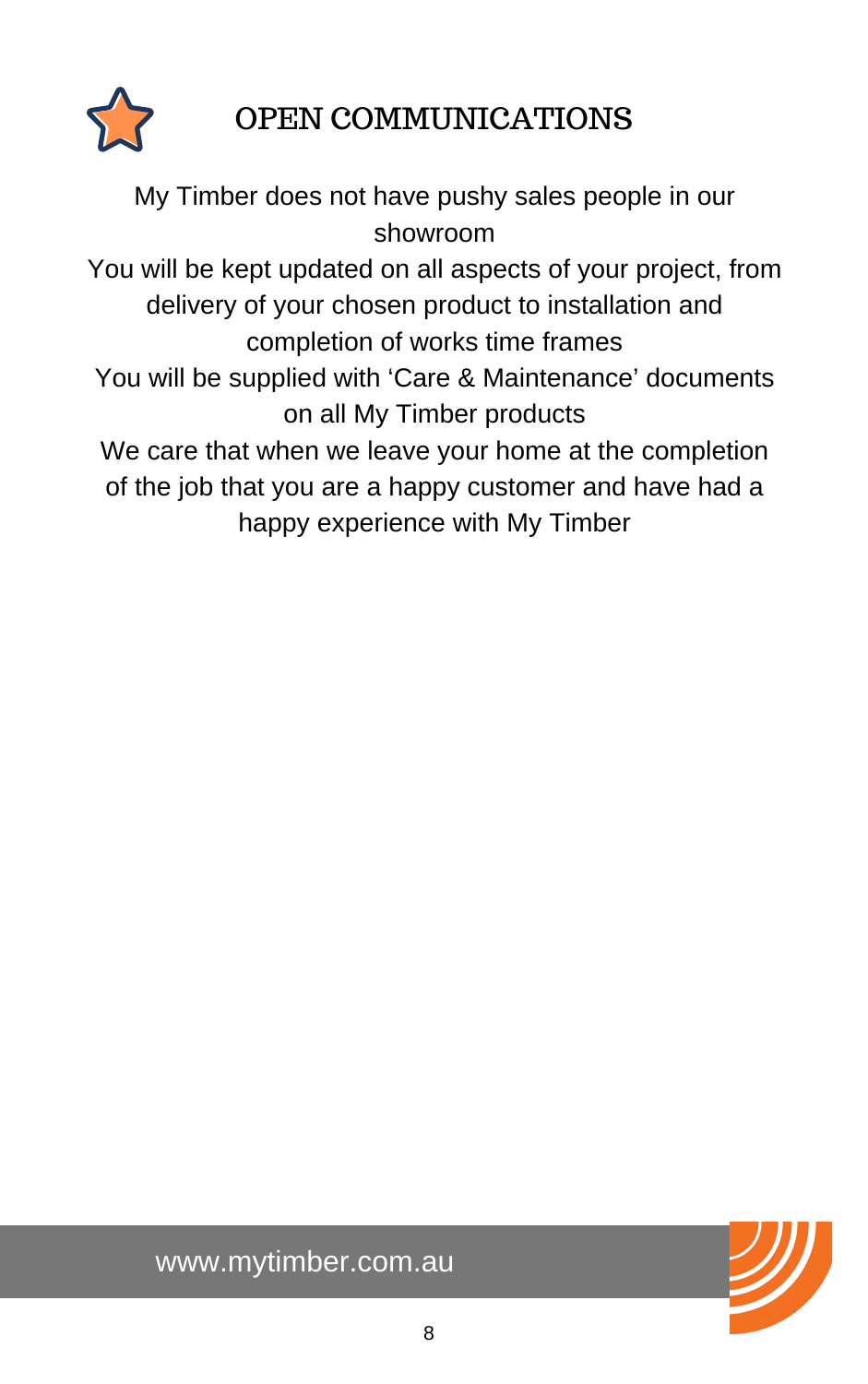



## What Makes an Amazing Floor?

Well there are many components that need to be met in having an amazing floor in your home. We have the 'My Timber Basic 3' to an amazing floor, then the additional: Design, Lifestyle, and Budget.

Not every floor on the market is suited to every home. Consideration should be given to: size of the rooms, the overall style of your home, and of course your budget.

So with these in mind, let's find the floor that suits your lifestyle and your home.

The 'My Timber Basic 3':

1) Floor preparation 2) Underlay & Trims 3) Flooring Product. We will cover the 'My Timber Basic 3' in more detail in the next couple of pages.

#### Meanwhile, we will now briefly outline Design, Lifestyle, and Budget.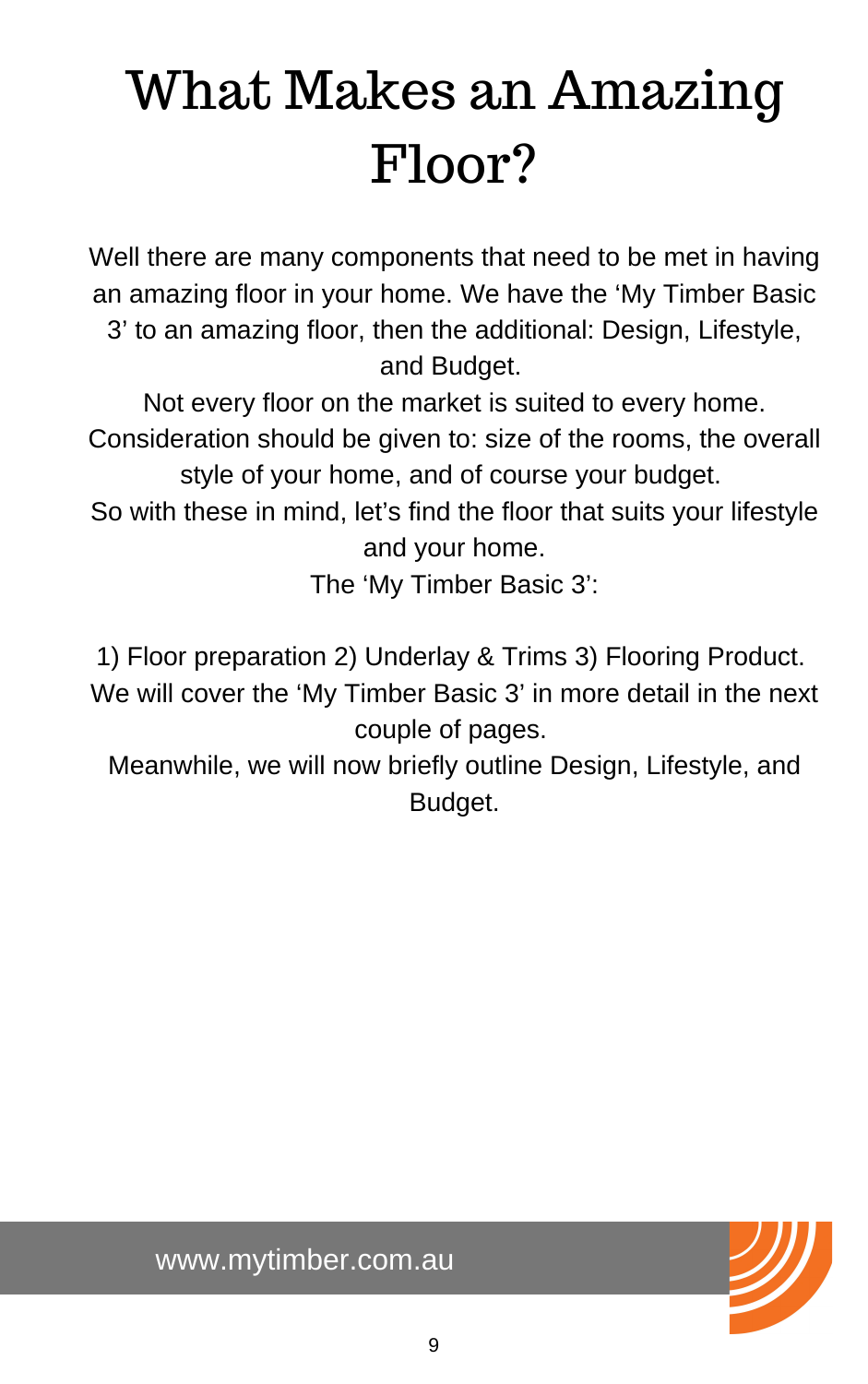

#### Design

If you favour a certain design for your home this will help you choose a new floor.

For example, you may have a Coastal theme design in mind for your home, or you might like one of the Hamptons Style, Modern Contemporary, Industrial Moroccan, or even Botanical style popular at the moment. We will be able to assist you with flooring suggestions for each of these design styles.

#### Lifestyle

Your lifestyle needs will need to be considered with your floor choice.

Do you have young children in your family? Do you have pets? Do you have a swimming pool? Do you live near the beach with sandy feet walking through your home? Do you have an Air Conditioner?

All of these items need to be considered when you choose a floor to suit your family's lifestyle

#### Budget

Have you set yourself a budget for the flooring project? Setting a budget will assist you in choosing what type of floor you need for your home without disappointing yourself. The last thing we want is for you to find your dream floor, fall in love with it, only to find out later it doesn't meet the project's budget.

With a clear idea of what you wish to spend on the flooring project we can direct you to the flooring options that fit within your budget. This will allow you to find your dream floor as well as meet your budget requirements.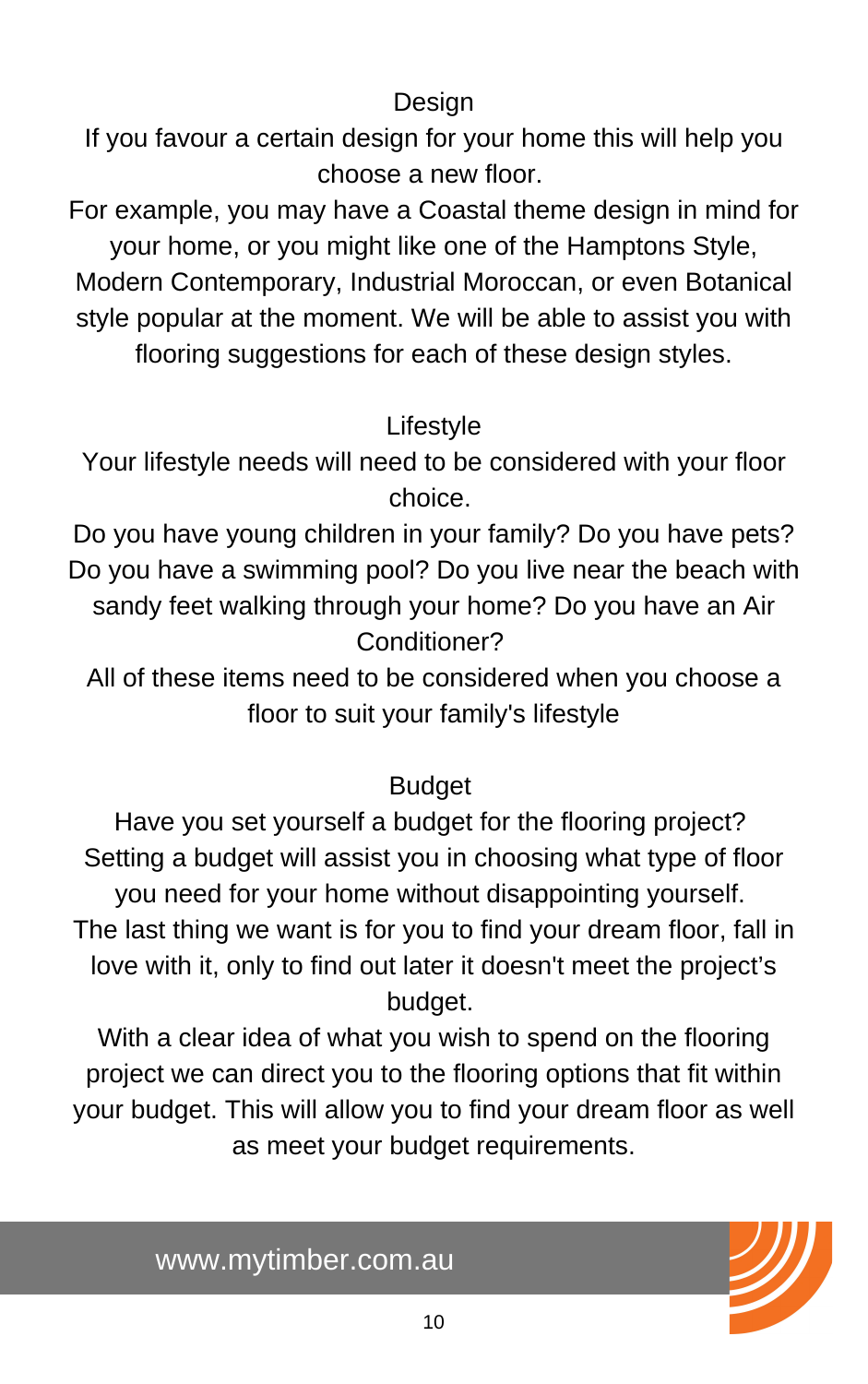

#### PREPARATION

Floor preparation is the forgotten add-on of the flooring project for most people. But is one of the most important parts of the project.

An amazing floor starts with the floor preparation. You can buy the cheapest flooring system and do the correct floor prep. and the floor will feel and sound amazing. You could also buy the most expensive flooring system and complete little to no floor preparation, and the floor will sound and feel poorly.

So before your new floor is installed, either DIY or by a professional floor layer, floor preparation work will need to be completed.

Depending on the flooring type and flooring manufacturer's installation requirements, Sub Floor preparation may be

required to meet installation tolerances.

Each type of flooring and many manufacturers have their own installation tolerances.

For example Vinyl and Hybrid flooring systems have very little tolerance in relation to the levels of the sub floor. So within the budget for this type of flooring you will need to allow for sub floor preparation works so manufacturer's installation and warranty requirements for the flooring product are met.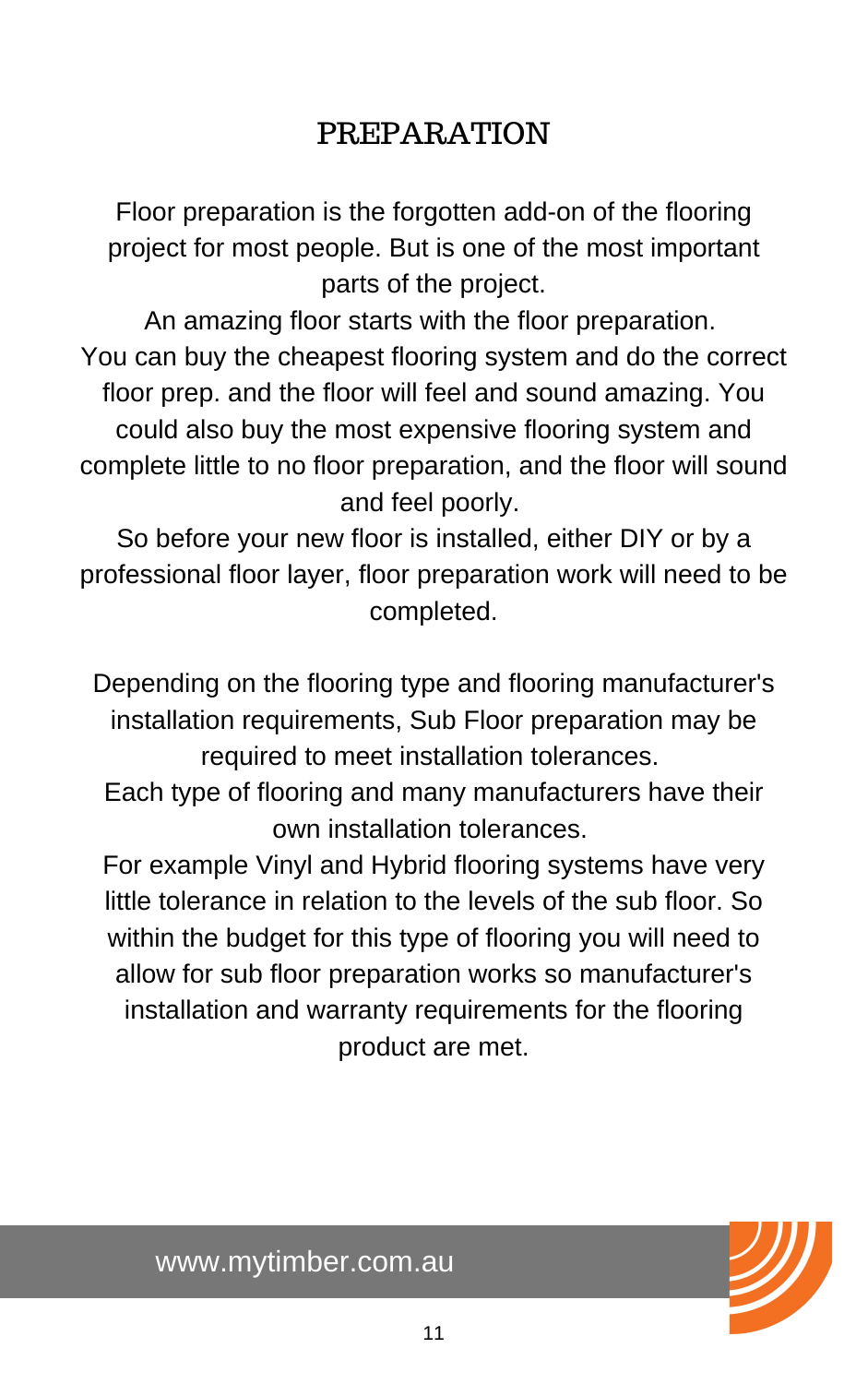



Each type of flooring system has its own installation requirements and tolerance levels. The tolerance levels apply to Floating floors, Direct stick flooring systems, Oak Timber flooring, Laminate flooring, Bamboo, Australian Species, and Cork flooring.

In most cases you will only be able to find out if your flooring project needs sub floor preparation works after the existing floor coverings have been removed. Once the existing carpet and underlay has been removed from the works zone you will get a better understanding of what sub floor works are required.

We always recommend our clients spend the time and money on floor preparation works. You will be thankful in the long run that you did.

Sub floor preparation works is the only part of the My Timber quotation we can not supply you during the quoting process. We can only suggest that sections of your home may require sub floor preparation works. (Sub floor preparation works is

#### noted in the My Timber flooring quotation on page three Items 4 and 5).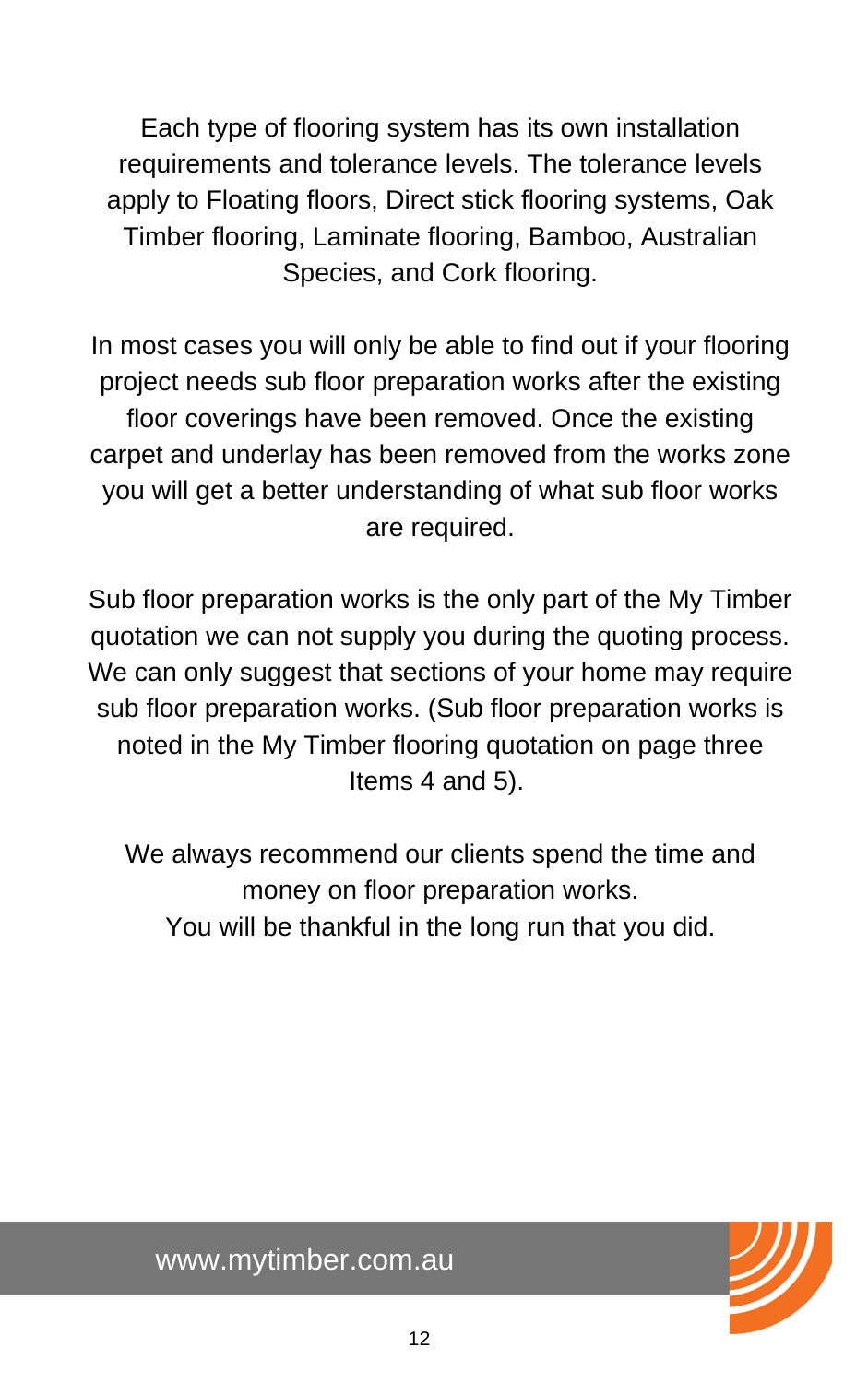

#### UNDERLAY

There are many types of underlay on the market: The two most popular types sold in shops on the Central Coast are Open Celled Underlay and Closed Cell underlay, both with options within each category

(i) Closed Cell Underlay

A good quality closed cell foam underlay has a built-in continuous moisture barrier. The moisture barrier will either have a Silverback or Clear Film backing to the foam underlay, depending on the manufacturer.

A closed cell will hold its integrity longer than an open cell underlay, and won't sound as drummy when walked on as an open cell underlay. The standard closed cell underlay is generally of a 2 mm white foam with a moisture barrier. This underlay is suited for both concrete or timber sub

floors.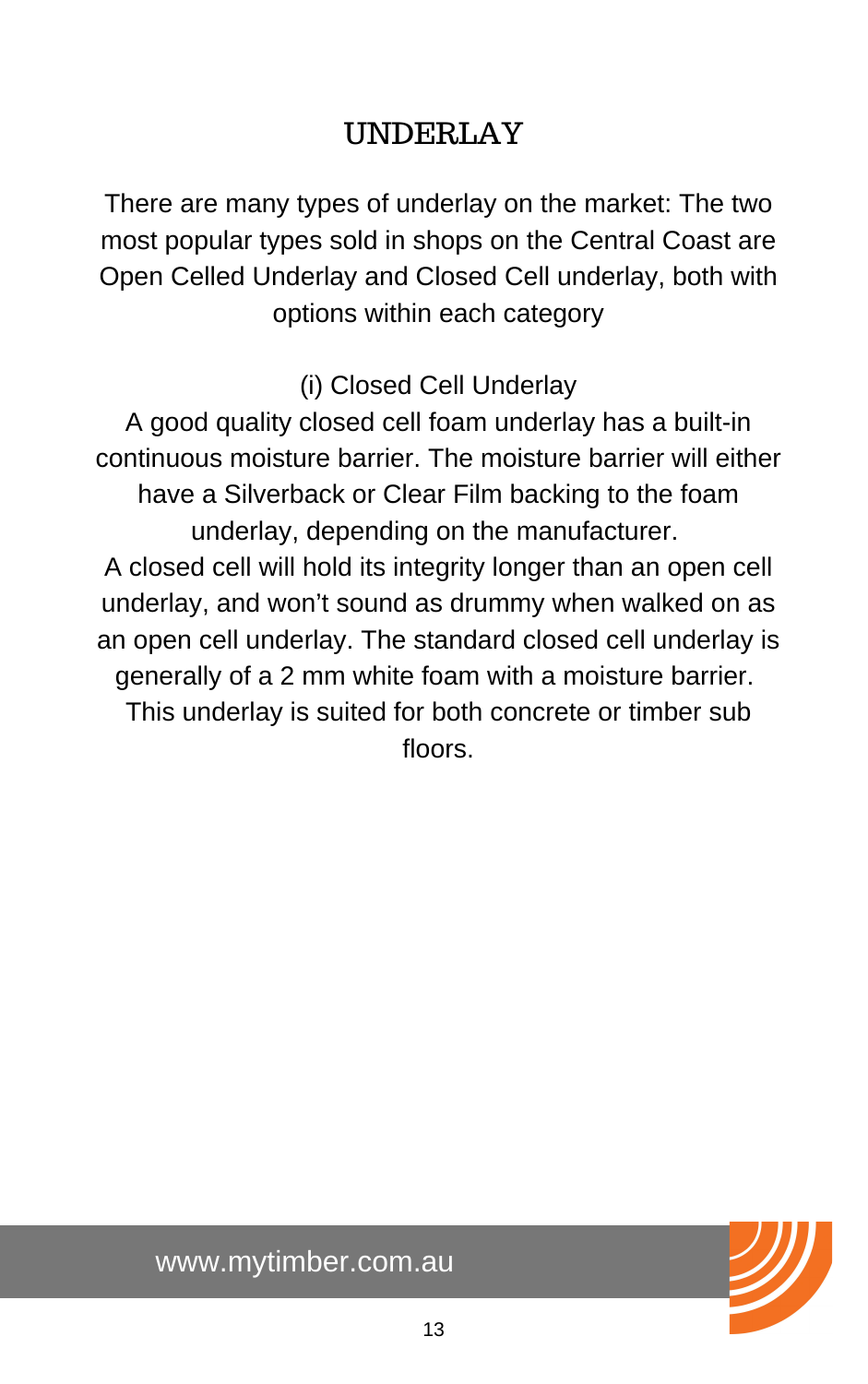

Within the Closed Cell underlay range there also is an Acoustic underlay range.

The acoustic underlay is generally a Green foam colour underlay with a clear plastic moisture barrier backing. The thickness of the underlay is also 2mm with a denser foam consistency than the standard white underlay.

Pending on the underlay manufacturer, acoustic levels of acoustic Green underlay sit around the 30% noise reduction in relation to general foot traffic.

This option is suited for second story flooring installations and for Strata Buildings.

This type of underlay is also suited for both concrete and timber sub floors.

(ii) Open Celled Underlay

An Open Celled foam underlay is a Basic or entry level underlay. It may even look very similar to a close cell underlay, with either a sliver backing or a clear plastic film backing. You will be able to note the difference when you feel the underlay. As the name suggests an open cell underlay is softer, lighter feel in your hand and has less resistance when compacted, compared to a closed cell underlay.

This option of underlay is usually offered as part of a combination Flooring package deals or FREE underlay offers.

Over a period of time this type of underlay will break down and will sound drummy under foot.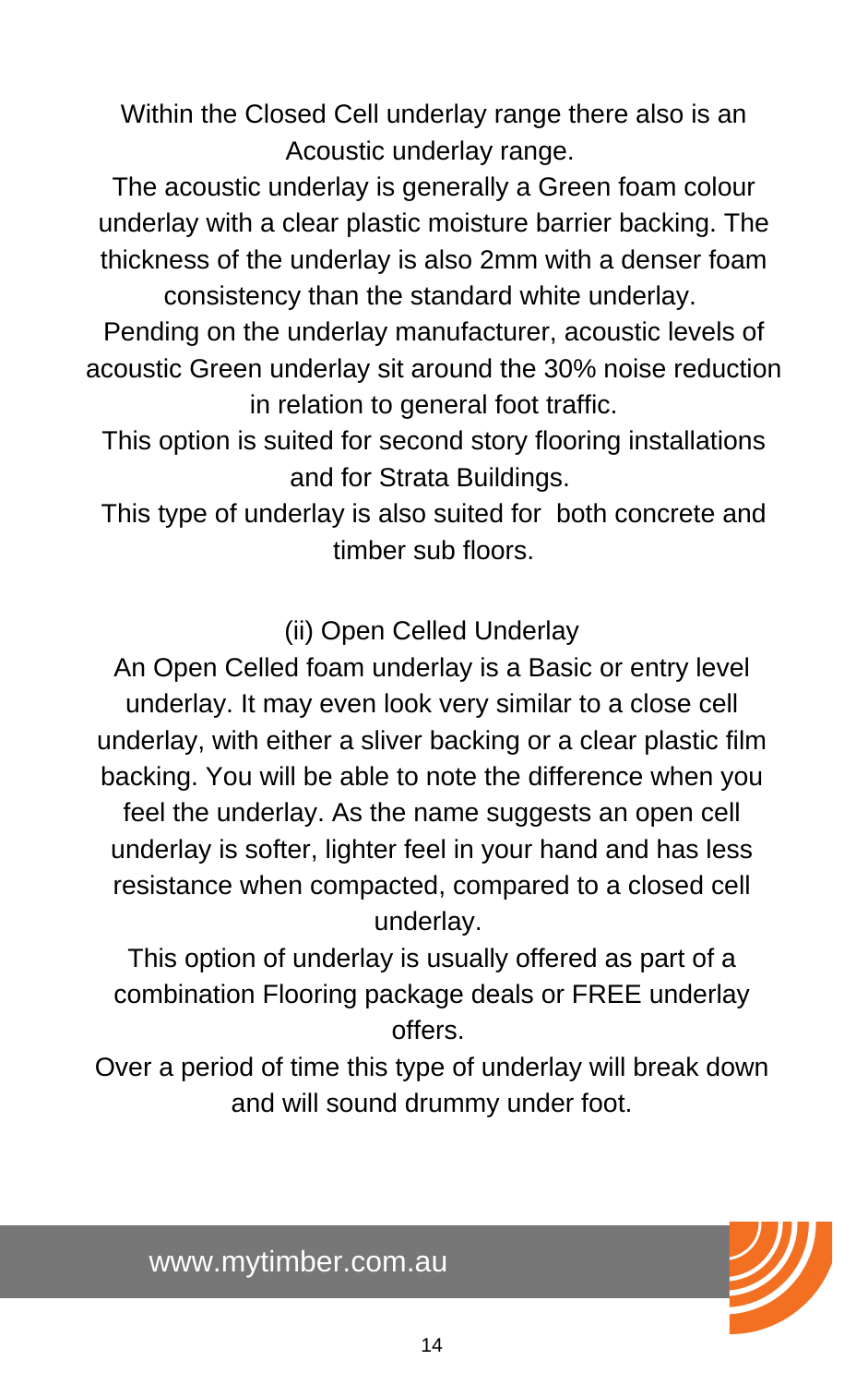



#### FLOORING PRODUCT and STYLE/LOOK

The Flooring Product is the final component of the 'My Timber Basic 3'.

There is a difference in the types of flooring on the Australian Marketplace. And as the saying goes... "You get what you pay for". This really does apply in the floating floor market. The two samples might look the same on the surface, or the colour might look similar, but in most cases it's not what you see on the surface where the difference is.

In flooring, the core product or material is one of the most important components of a good quality floor. If you don't know the history or the origin, or the importer of the product, it could well be a cheap copy of a well known and trusted floor board brand.

So what are some of the differences in flooring products? Why are there so many different prices on flooring in each of the ranges?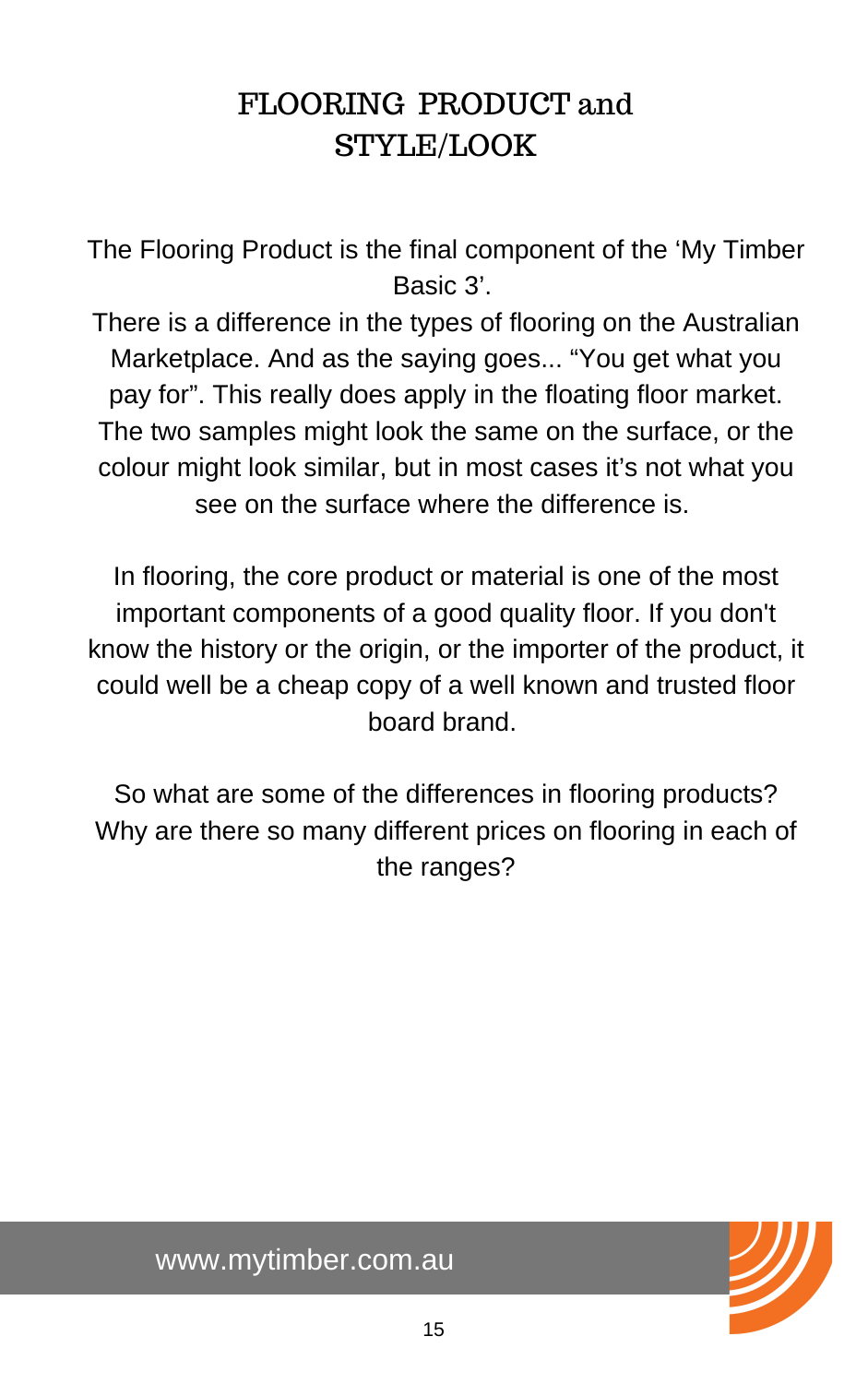

Within each flooring category - Laminate, Oak Timber, Bamboo, Australian Species, Hybrid - there are different quality levels during the manufacturing process. One series of timber flooring may be well-known for having many features in the boards (timber knots, feature wood grains, borer holes, gum veins, etc). Another may have more shorter than longer boards in the flooring packs. Different widths and finishes can also differ.

For example, just in a My Timber Blackbutt timber species there is a range of board Widths: 90mm, 135mm, 180mm, and a variety of Finishes: Flat Mat, Brushed Matt, 45% Gloss, Semi Gloss, 60% full gloss. All of these flooring options are at different price points.

Another difference is flooring technology. In most cases the higher the cost of a flooring product the more advanced technology behind the scenes. For example, the latest technology in Laminate flooring is Water Resistant products.

This range of flooring is a very new technology so a water resistant Laminate floor will cost more than an older technology Laminate floor.

And just on Laminate… There have been many other improvements in Laminate flooring: amazing Image quality in some of the higher cost flooring brands; Digital images of real timber printed on to the boards; improved Embossing (following the exact grain pattern of the timber). All this has taken Laminate flooring to the next level, producing the closest thing to real timber, and usually at less than half the cost of timber.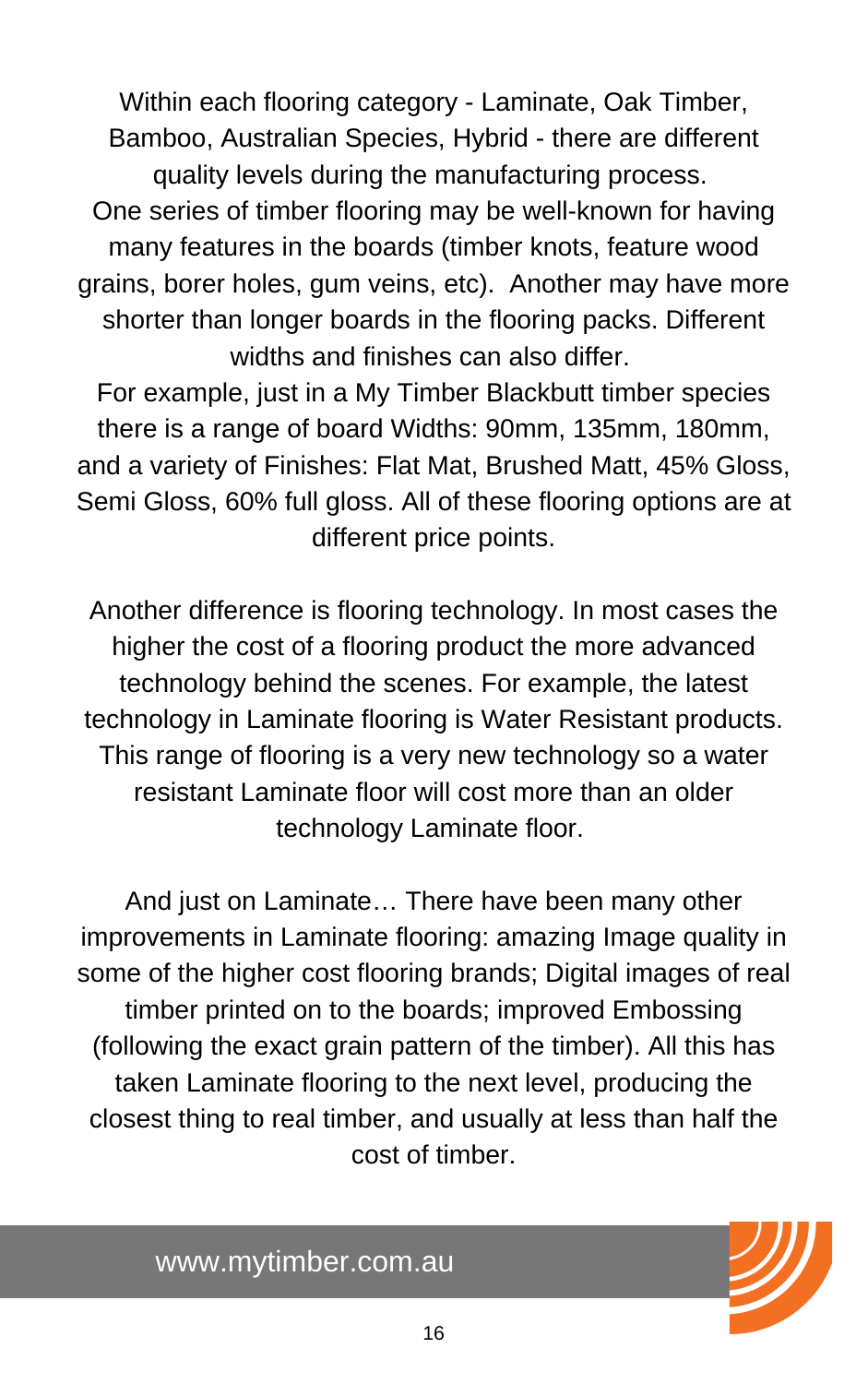

And yet another difference can be the type of core in the floorboard. In many cheaper flooring products they are made with an inferior timber core. Such a core is usually made of a lesser grade of timber or timber species. Thus, the performance and longevity of your floor may be compromised. On the Central Coast the high humidity climate plays a huge part in the overall performance of your timber floor. So the quality of your chosen floor and the part played by humidity will be an important factor in the way your floor performs.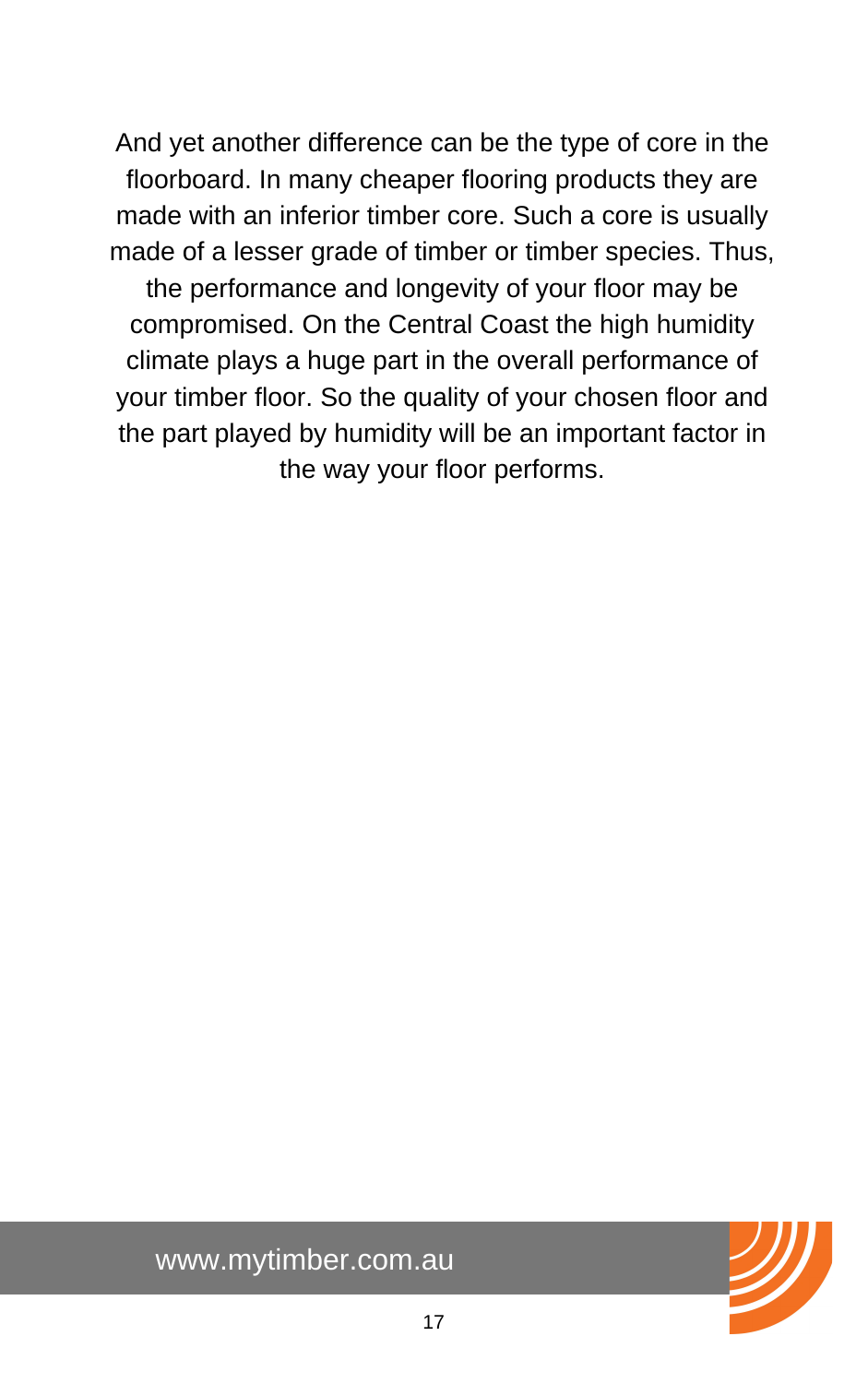



Trims have many usages in the installation of your new floor, namely to cover required expansion gaps in your floor (as per the flooring manufacturers' requirements). Plus, they are used where your floor meets any hard surface, such as tiles on your bathroom floor, the frame of your stacker or sliding doors, even when you butt up against the carpet in the bedrooms.

There are numerous shaped and sized trims on the market to suit all thickness of floating floor systems, too many to mention.

Trims have two main finishes: Wood Grain Wrapped aluminum trims and Standard anadized trims. As the names suggest, Wood Grain wrapped trims are the closest finish you will get to matching your chosen floor. There is a Wood Grain Wrapped trim to suit most of the timber species on the market. This option of trim is a much more expensive option than a comparison standard trim.

Standard Anodized trims come in three basic colours: Silver, Bronze, Champagne, and depending on the supplier, a Black option is available.

#### TRIMS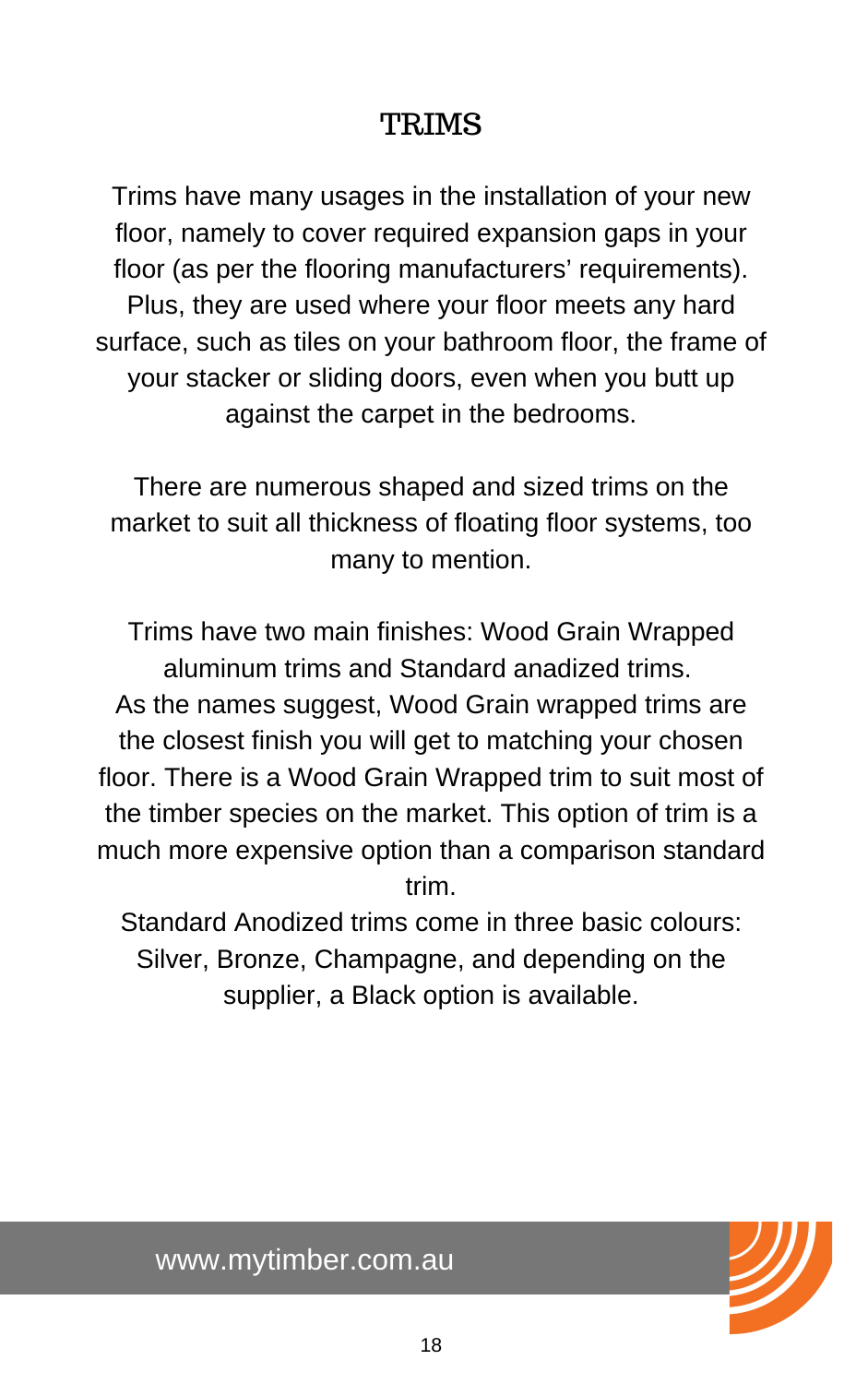As mentioned in the trims section a floating floor requires an expansion gap to be installed against any hard surface thus meeting manufacturers' installation requirements. Your internal and perimeter walls are deemed a hard surface, so to meet manufacturers' installation requirements we can either install a scotia trim to your existing skirting boards (covering the expansion gap) or remove and either reinstall your existing skirting boards or supply and install new skirting boards - depending on the condition of your existing skirting boards.

Please note: If your home has narrow skirting boards and you don't wish to have scotia trims installed, we will need to supply or install new skirting boards. What's a narrow skirting board you ask? Generally a narrow skirting board consists either of a 40mm  $X$  10mm or a 60mm  $X$  10mm skirting board system. As the expansion gap required is a minimum of 10mm the narrow skirting boards will not cover this required expansion gap. We will need to replace the skirting boards with a 18mm thick skirting board. In so doing we will attempt to match your existing skirting board profile.

#### SKIRTING BOARDS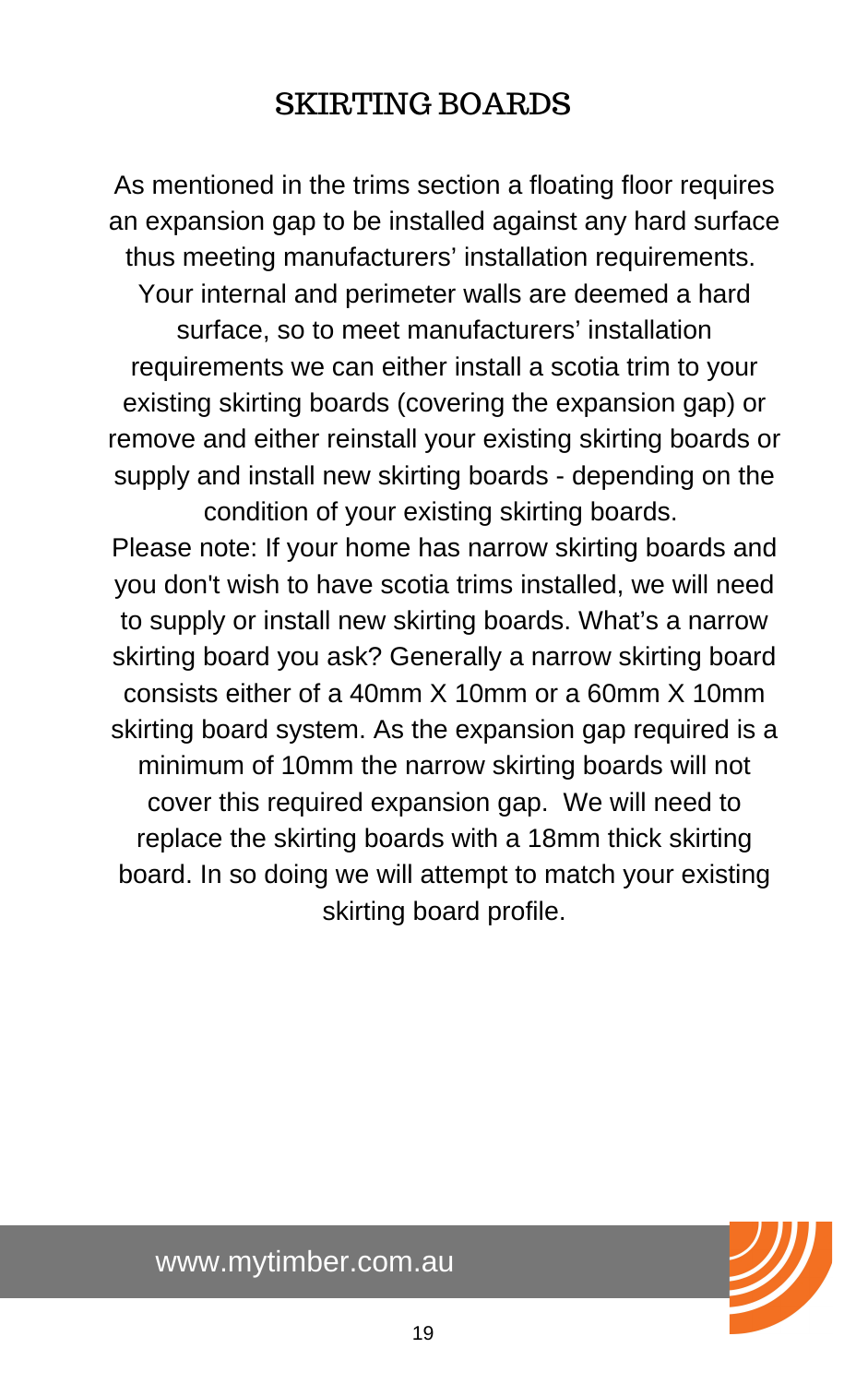And yet another difference can be the type of core in the floorboard. In many cheaper flooring products they are made with an inferior timber core. Such a core is usually made of a lesser grade of timber or timber species. Thus, the performance and longevity of your floor may be compromised. On the Central Coast the high humidity climate plays a huge part in the overall performance of your timber floor. So the quality of your chosen floor and the part played by humidity will be an important factor in the way your floor performs.